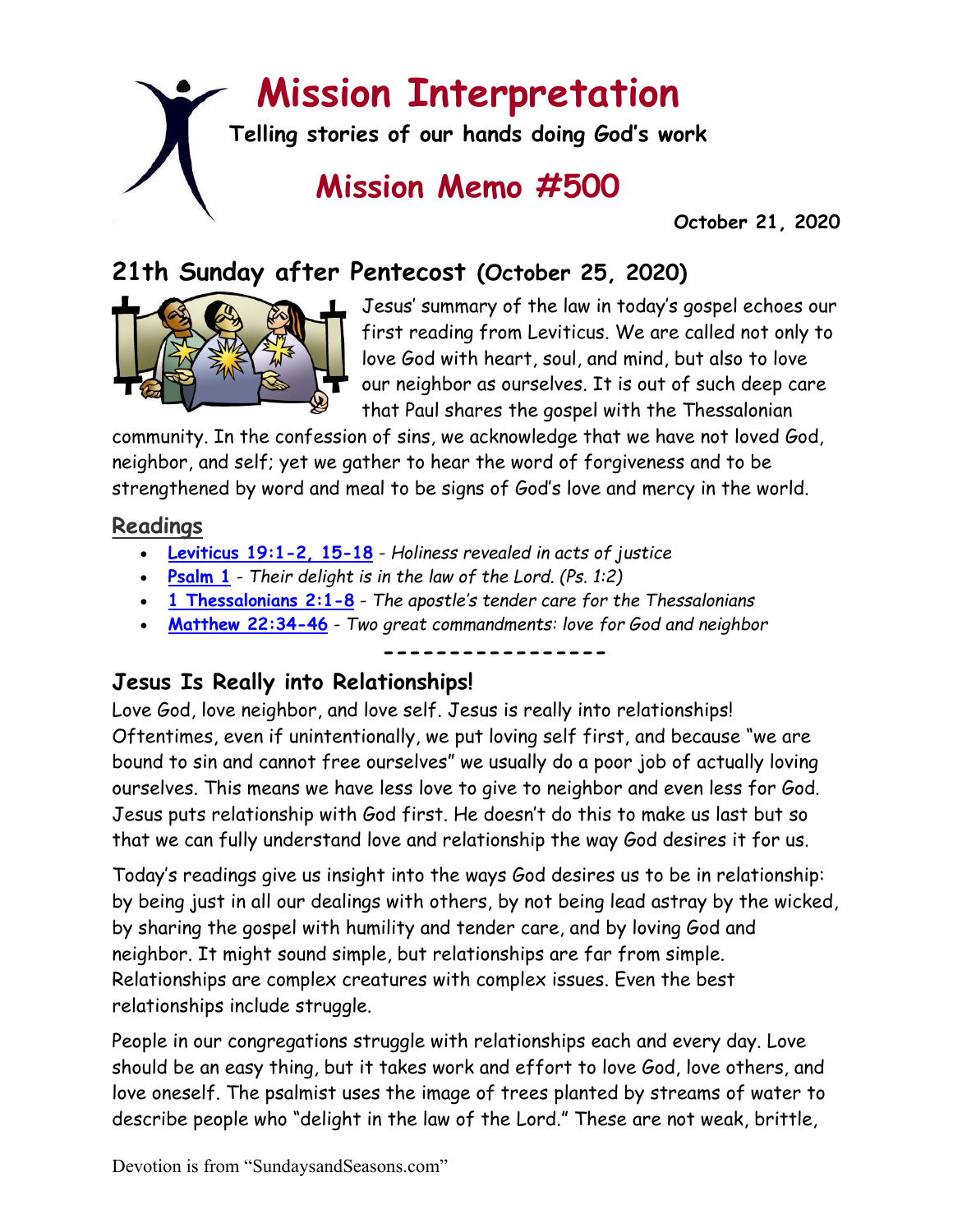or dying trees; these are strong trees that prosper. Our faith plants us, nourishes us, and strengthens us to love.

How can we be like trees planted by streams of water? In what ways can the church help people to make and maintain healthy relationships? How do we encourage self-worth and humility? This is an excellent day to ask these questions, to create forums where answers can be discussed, and to remind one another how much God truly loves us.

-----------------------------------------

#### **A Milestone Reached**



The week is the 500<sup>th</sup> issue of the Mission Memo, a significant milestone for any publication. As we reach this milestone I would like to remember, acknowledge and give thanks for Mary Anderson who began the Memo while serving as Mission Interpreter Coordinator for the Metro Chicago Synod. Mary was an important part of many organizations within the church and the community. She loved seeing the church at work in the world and sharing the stories of what we are doing. She especially enjoyed the ELCA videos as they

became available and said that rather than watch TV, she preferred to watch the stories told through those videos. Mary passed away earlier this year, but as Mission Interpreters we carry forward her love of telling the great stories of the church at work in the world. Thank you Mary, for beginning this venture.

#### **[Great News from Syria](https://lwr.org/blog/2020/once-feared-lost-lifesaving-supplies-found-beirut-explosions-rubble) - Humanitarian aid for refugees, feared destroyed in Beirut explosion, found intact**

Three 40-foot shipping containers filled with humanitarian aid that included thousands of handmade quilts and baby-care items, which were reported as destroyed in the August 4 explosions at the port of Beirut, Lebanon, have been found intact and are ready to be distributed victims of the blast and refugees.

Authorities assumed the containers were lost in the historic blast that killed more than 200 people and laid waste to parts of the city. It took several weeks for longtime Lutheran World Relief partner Anera to gain access to the port, locate the containers and check their contents. While other Anera shipping containers were heavily damaged, the three containers of quilts and kits were apparently stored behind a concrete block building that helped spare them from the blast. A fourth container, which was on a ship offshore when the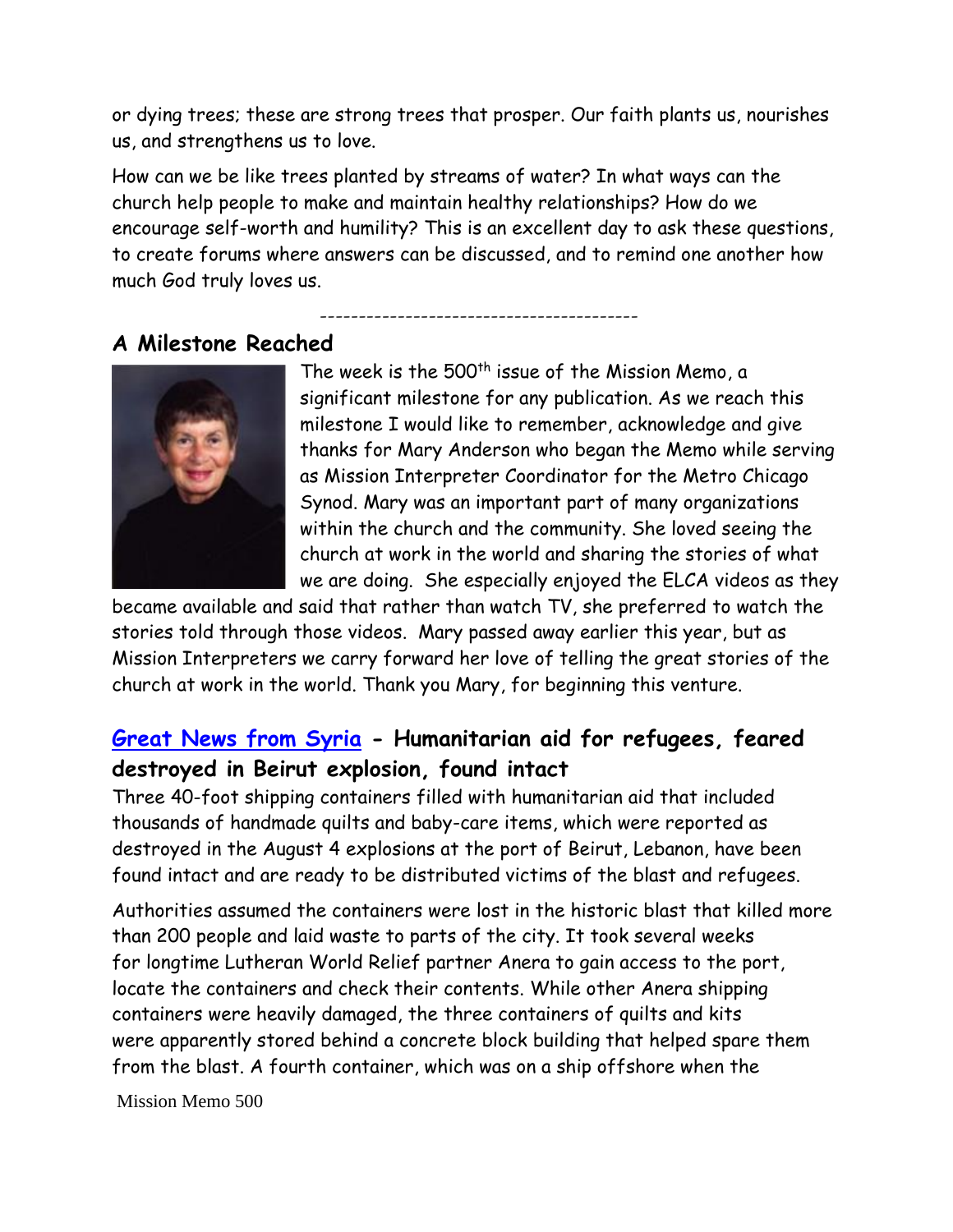explosion occurred, has since been delivered. The contents of all four containers have been transferred to a warehouse and will be distributed to families displaced by the explosion, as well as to refugees living in Lebanon, principally from Syria and the Palestinian territories. Anera representatives [took this video](https://youtu.be/xoq5Dz80DN8) of the remarkably intact boxes of aid.

"It's been a roller coaster for all of us, and especially our quilters and kit-makers," said Melanie Gibbons, deputy director for outreach and engagement at Lutheran World Relief. "First, grief over the loss of items so carefully made and prayed over, followed by determination to keep quilting and making kits. Then joy over the news that the items not only survived but are able to be distributed!" "It's an incredible blessing to realize that now these items are in exactly the right place at the right time," she said. In addition to distributing the quilts and kits, Lutheran World Relief is also working to address immense shelter needs in the wake of the explosion, helping poorer families to repair and return to their homes. [\(MORE\)](https://lwr.org/blog/2020/once-feared-lost-lifesaving-supplies-found-beirut-explosions-rubble)

### **ELCA receives grant through Lilly Endowment's Thriving Congregations Initiative**

The Evangelical Lutheran Church in America (ELCA) has received a grant from Lilly Endowment Inc. to help establish the **"**Congregations Lead: Innovation Denomination" initiative. The program is funded through Lilly Endowment's Thriving Congregations Initiative. The aim of this national initiative is to strengthen Christian congregations so they can help people deepen their relationships with God, build strong relationships with one another and contribute to the flourishing of local communities and the world.

Lilly Endowment is making nearly \$93 million in grants through the initiative. The grants will support organizations as they work directly with congregations and help them gain clarity about their values and missions, explore and understand better the communities in which they serve, and draw upon their theological traditions as they adapt ministries to meet changing needs. The ELCA envisions a world that experiences the difference God's grace and love in Christ make for all people and creation. As ministry challenges and opportunities only become increasingly complex, congregations must be grounded in Lutheran faith practices and equipped and inspired to adapt and innovate for the future so that their communities may thrive. With a decline in membership and a demographic profile that does not reflect the diversity of the United States, the ELCA has embarked on a renewed purpose to invite more people into the way of Jesus. [\(Click to read more\)](https://www.elca.org/News-and-Events/8074)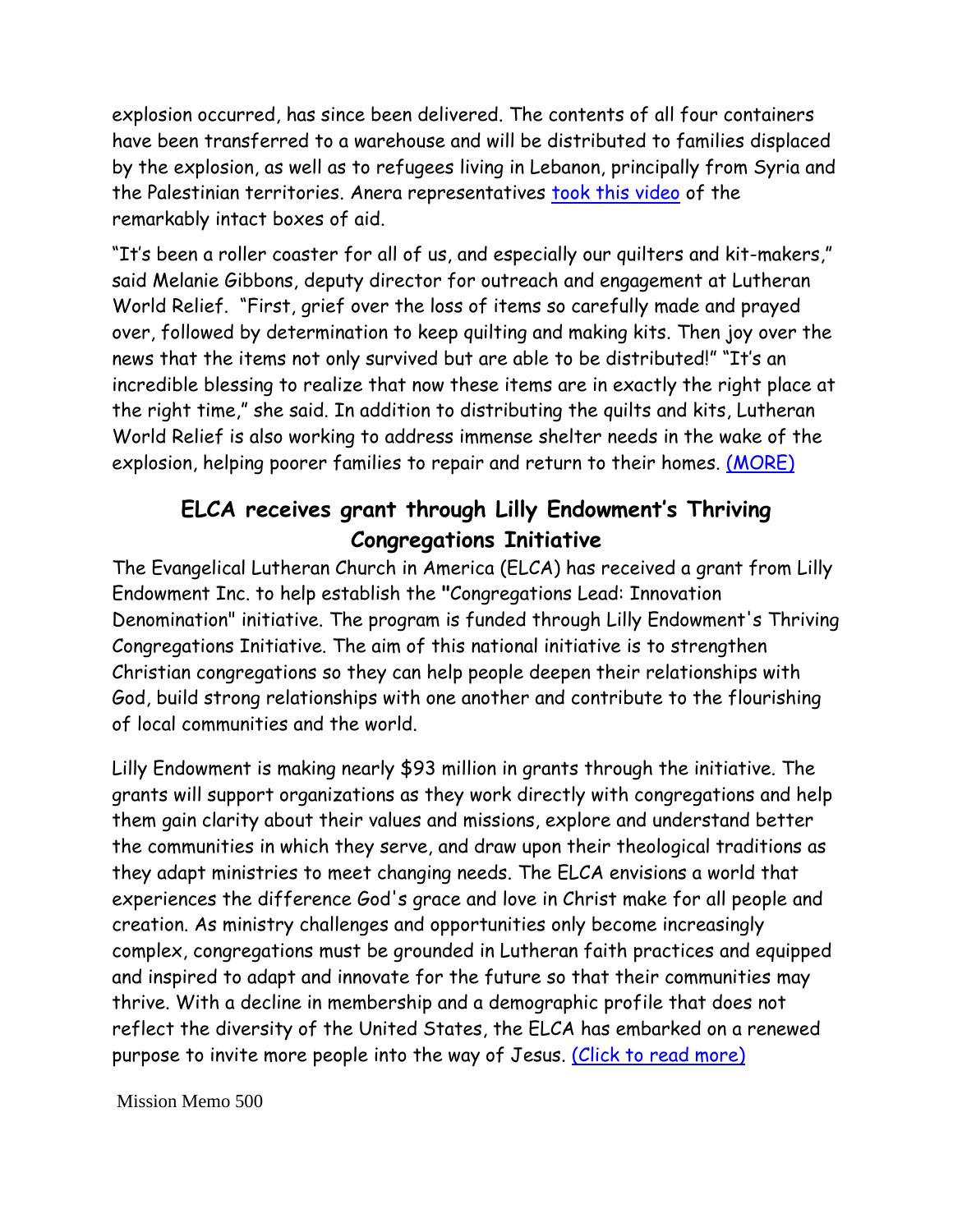## **[Situation Report 2020 HURRICANES](https://blogs.elca.org/disasterresponse/situation-report-2020-hurricanes/)**

2020 has already been a busy hurricane season and there is still over a month left until it ends. In August, Hurricane Laura, a Category 4 storm, made landfall in Louisiana, causing substantial damage. On September 16th, a Category 2 hurricane, Sally, hit Alabama and Florida. The slowmoving storm dropped over two feet of rain in some areas. Six weeks after Hurricane Laura, Hurricane Delta made



landfall less than 20 miles from where Laura hit on October 9th.

**RESPONSE**: Lutheran Disaster Response is engaging with Lutheran Social Services Disaster Response (Upbring) and the Northern TexasNorthern Louisiana, Texas-Louisiana Gulf Coast and Southwestern Texas synods to respond to Hurricanes Laura and Delta, providing relief and assessing needs as they look ahead to longterm recovery in the area. Following Hurricane Sally, under the leadership of the Southeastern Synod, the synod and Inspiritus are working together to provide relief and clean-up assistance to survivors in Baldwin County, Alabama. Additionally, the Florida-Bahamas Synod is distributing relief supplies to survivors in Pensacola, Florida.

#### **HOW WE CAN HELP**

**Give** Contribute to Lutheran Disaster Response (Hurricane Response).

**Pray** Let us pray for the people who have been affected by the 2020 hurricanes. May God's healing presence give them peace and hope in their time of need.

**Connect** Share our posts on your social media sites and follow us on Facebook, Twitter, and Instagram. [\(MORE\)](https://blogs.elca.org/disasterresponse/situation-report-2020-hurricanes/)

#### **ELCAvotes: Engagement before/during/after election**

It is both privilege and responsibility for Lutherans in the United States to approach Election 2020 as faith-informed voters. Aware of needs and priorities in our own